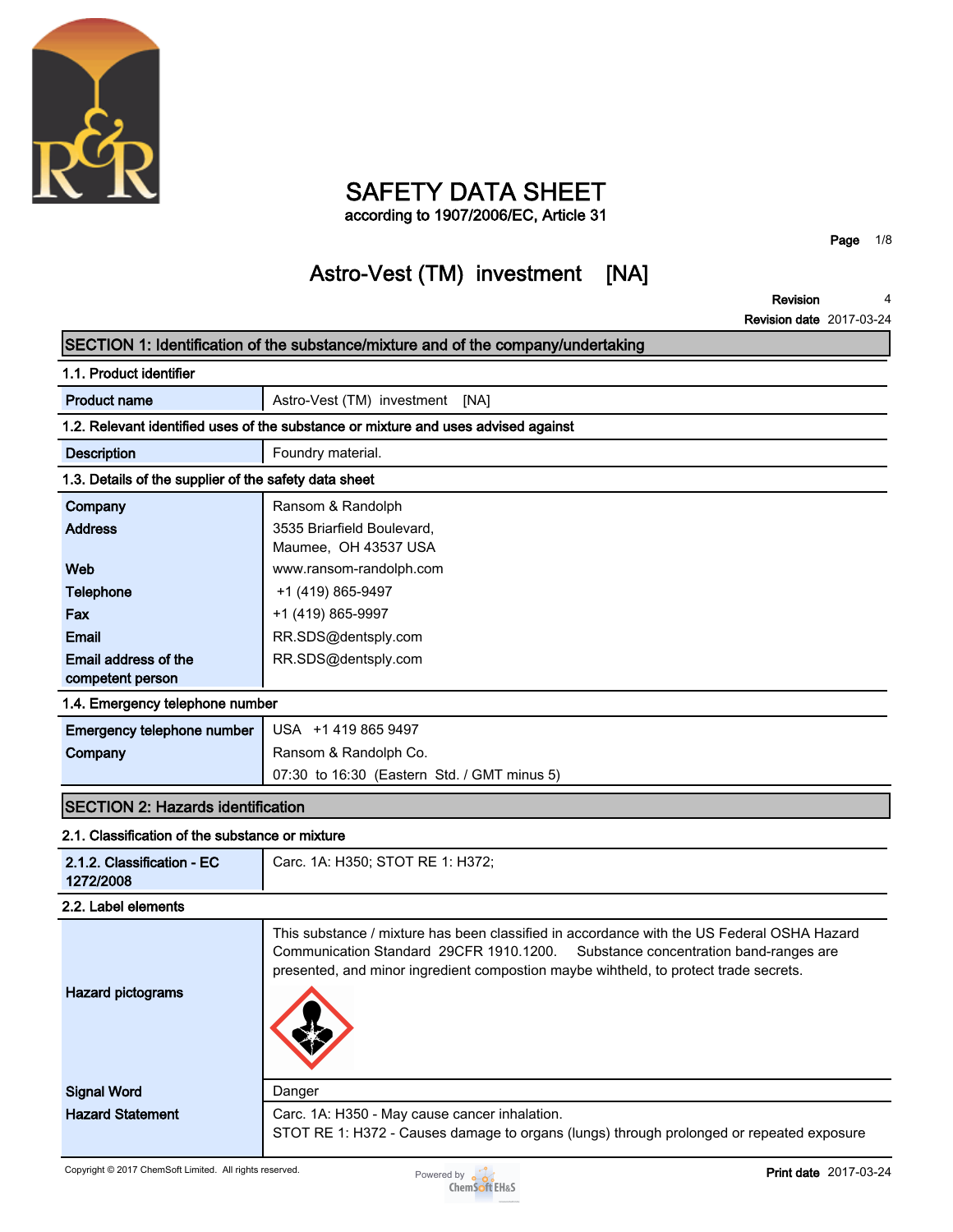**Revision 4**

**Revision date 2017-03-24**

#### **2.2. Label elements**

|                                 | inhalation.                                                                       |
|---------------------------------|-----------------------------------------------------------------------------------|
| <b>Precautionary Statement:</b> | P201 - Obtain special instructions before use.                                    |
| Prevention                      | P202 - Do not handle until all safety precautions have been read and understood.  |
|                                 | P260 - Do not breathe dust/fume/gas/mist/vapours/spray.                           |
|                                 | P264 - Wash (hands) thoroughly after handling.                                    |
|                                 | P270 - Do no eat, drink or smoke when using this product.                         |
|                                 | P280 - Wear protective gloves/protective clothing/eye protection/face protection. |
|                                 | P285 - In case of inadequate ventilation wear respiratory protection.             |
| <b>Precautionary Statement:</b> | P308+P313 - IF exposed or concerned: Get medical advice/attention.                |
| Response                        | P314 - Get medical advice/attention if you feel unwell.                           |
| <b>Precautionary Statement:</b> | P405 - Store locked up.                                                           |
| <b>Storage</b>                  |                                                                                   |
| <b>Precautionary Statement:</b> | P501 - Dispose of contents/container to local and national regulations            |
| <b>Disposal</b>                 |                                                                                   |
| 2.3. Other hazards              |                                                                                   |
| Other hazards                   | Product contains crystalline silica.                                              |
| <b>Further information</b>      |                                                                                   |

**Not applicable. PBT and vPvB assessment.**

### **SECTION 3: Composition/information on ingredients**

### **3.2. Mixtures**

#### **67/548/EEC / 1999/45/EC**

| <b>Chemical Name</b>            | Index No. | CAS No.    | EC No.    | <b>REACH Registration</b><br><b>Number</b> | Conc.<br>$(\%w/w)$ | Classification             | M-factor. |
|---------------------------------|-----------|------------|-----------|--------------------------------------------|--------------------|----------------------------|-----------|
| phosphate binder (proprietary)  |           |            |           |                                            |                    | 1 - 10% Xi; R36/38         |           |
| phoshate binder 2 (proprietary) |           |            |           |                                            |                    | 1 - 10% Xi; R36/38         |           |
| Magnesium Oxide                 |           | 01309-48-4 | 215-171-9 |                                            |                    | 1 - 10% Xn; R20 Xi; R37/38 |           |

### **EC 1272/2008**

| <b>Chemical Name</b>                       | Index No. | CAS No.    | EC No.    | <b>REACH Registration</b><br><b>Number</b> | Conc.<br>$(\%w/w)$ | Classification                                      | M-factor |
|--------------------------------------------|-----------|------------|-----------|--------------------------------------------|--------------------|-----------------------------------------------------|----------|
| quartz (conc. $\ge$ /= 1.0%)               |           | 14808-60-7 | 238-878-4 |                                            |                    | 60 - 70% Carc. 1A: H350; STOT RE 1:<br>H372:        |          |
| phosphate binder (proprietary)             |           |            |           |                                            |                    | 1 - 10% Skin Irrit. 2: H315; Eye Irrit. 2:<br>H319: |          |
| phoshate binder 2 (proprietary)            |           |            |           |                                            |                    | 1 - 10% Skin Irrit. 2: H315; Eye Irrit. 2:<br>H319: |          |
| silica (cristobalite conc. $\ge$ /= 1.0 %) |           | 14464-46-1 | 238-455-4 |                                            |                    | 20 - 30% Carc. 1A: H350; STOT RE 1:<br>H372:        |          |

#### **Further information**

**Full text for all Risk Phrases mentioned in this section are displayed in Section 16.**

### **SECTION 4: First aid measures**

### **4.1. Description of first aid measures**

| <b>Inhalation</b>   | Move the exposed person to fresh air.                                           |
|---------------------|---------------------------------------------------------------------------------|
| Eye contact         | Rinse immediately with plenty of water for 15 minutes holding the eyelids open. |
| <b>Skin contact</b> | Wash with soap and water.                                                       |
| Ingestion           | Drink 1 to 2 glasses of water. DO NOT INDUCE VOMITING.                          |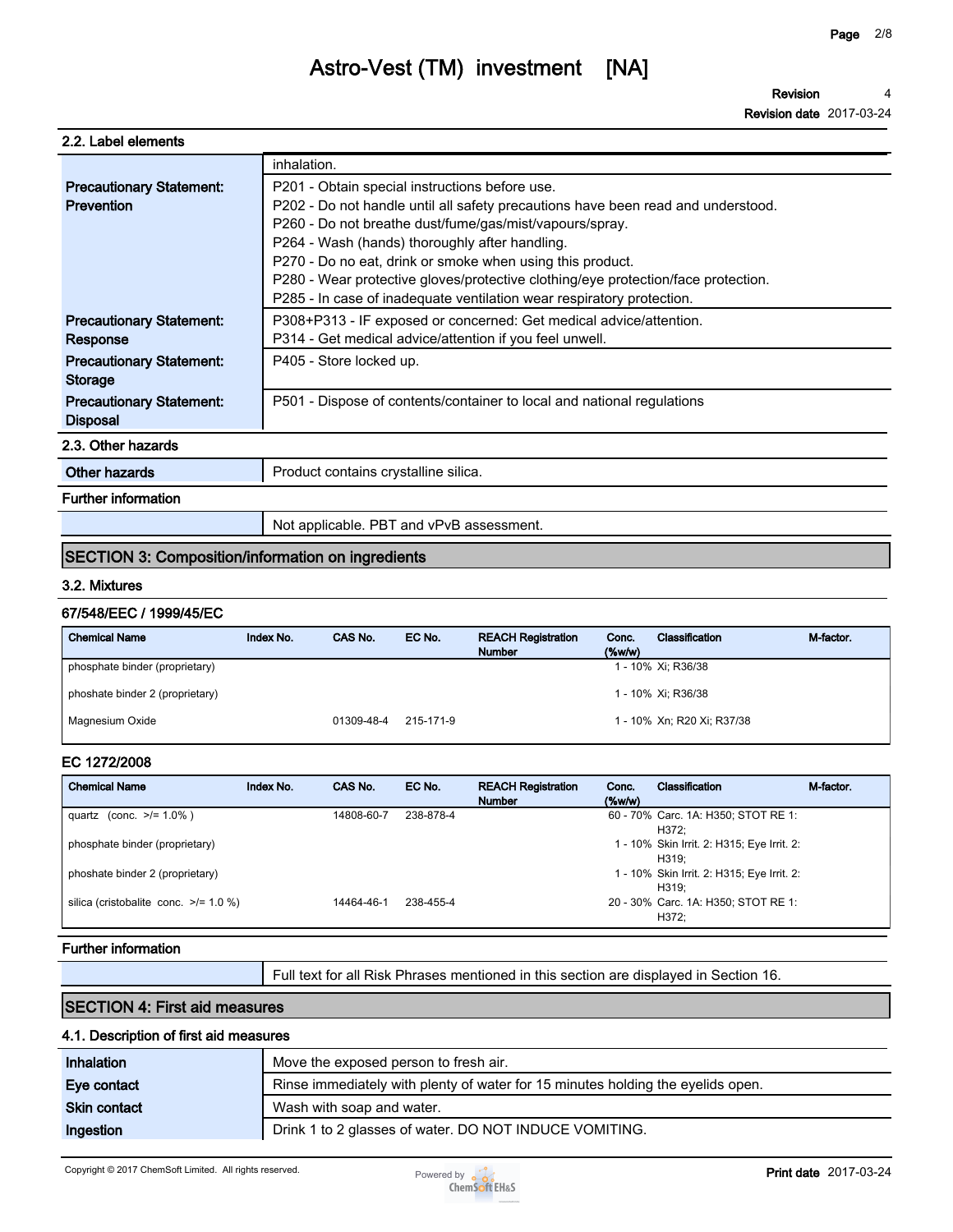**Revision date 2017-03-24**

|                                                                   | 4.2. Most important symptoms and effects, both acute and delayed                                                                                                                                                                                |
|-------------------------------------------------------------------|-------------------------------------------------------------------------------------------------------------------------------------------------------------------------------------------------------------------------------------------------|
| Inhalation                                                        | May cause irritation to respiratory system.                                                                                                                                                                                                     |
| Eye contact                                                       | May cause irritation to eyes.                                                                                                                                                                                                                   |
| <b>Skin contact</b>                                               | May cause irritation to skin.                                                                                                                                                                                                                   |
| Ingestion                                                         | May cause irritation to mucous membranes.                                                                                                                                                                                                       |
|                                                                   | 4.3. Indication of any immediate medical attention and special treatment needed                                                                                                                                                                 |
| Inhalation                                                        | Seek medical attention if irritation or symptoms persist.                                                                                                                                                                                       |
| Eye contact                                                       | Seek medical attention if irritation or symptoms persist.                                                                                                                                                                                       |
| <b>Skin contact</b>                                               | Seek medical attention if irritation or symptoms persist.                                                                                                                                                                                       |
| Ingestion                                                         | Seek medical attention if irritation or symptoms persist.                                                                                                                                                                                       |
| <b>SECTION 5: Firefighting measures</b>                           |                                                                                                                                                                                                                                                 |
| 5.1. Extinguishing media                                          |                                                                                                                                                                                                                                                 |
|                                                                   | Use extinguishing media appropriate to the surrounding fire conditions.                                                                                                                                                                         |
| 5.2. Special hazards arising from the substance or mixture        |                                                                                                                                                                                                                                                 |
|                                                                   | Burning produces irritating, toxic and obnoxious fumes.                                                                                                                                                                                         |
| 5.3. Advice for firefighters                                      |                                                                                                                                                                                                                                                 |
|                                                                   | Self-contained breathing apparatus. Wear suitable protective clothing.                                                                                                                                                                          |
| <b>SECTION 6: Accidental release measures</b>                     |                                                                                                                                                                                                                                                 |
|                                                                   | 6.1. Personal precautions, protective equipment and emergency procedures                                                                                                                                                                        |
|                                                                   | Avoid raising dust. Wear suitable respiratory equipment when necessary.                                                                                                                                                                         |
| 6.2. Environmental precautions                                    |                                                                                                                                                                                                                                                 |
|                                                                   | No environmental requirements.                                                                                                                                                                                                                  |
| 6.3. Methods and material for containment and cleaning up         |                                                                                                                                                                                                                                                 |
|                                                                   | Avoid raising dust. Clean the area using a vacuum cleaner. Transfer to suitable, labelled<br>containers for disposal.                                                                                                                           |
| 6.4. Reference to other sections                                  |                                                                                                                                                                                                                                                 |
|                                                                   | See section [2, 8 & 13] for further information.                                                                                                                                                                                                |
| <b>SECTION 7: Handling and storage</b>                            |                                                                                                                                                                                                                                                 |
| 7.1. Precautions for safe handling                                |                                                                                                                                                                                                                                                 |
|                                                                   | Avoid raising dust. Ensure adequate ventilation of the working area. In case of insufficient<br>ventilation, wear suitable respiratory equipment.<br>Do not eat, drink or smoke in areas where this product is used or stored. Wash hands after |
| 7.2. Conditions for safe storage, including any incompatibilities | handling the product.                                                                                                                                                                                                                           |
|                                                                   | Keep containers tightly closed.                                                                                                                                                                                                                 |
| 7.3. Specific end use(s)                                          |                                                                                                                                                                                                                                                 |
|                                                                   |                                                                                                                                                                                                                                                 |
|                                                                   | Foundry material.                                                                                                                                                                                                                               |
| <b>SECTION 8: Exposure controls/personal protection</b>           |                                                                                                                                                                                                                                                 |
| 8.1. Control parameters                                           |                                                                                                                                                                                                                                                 |

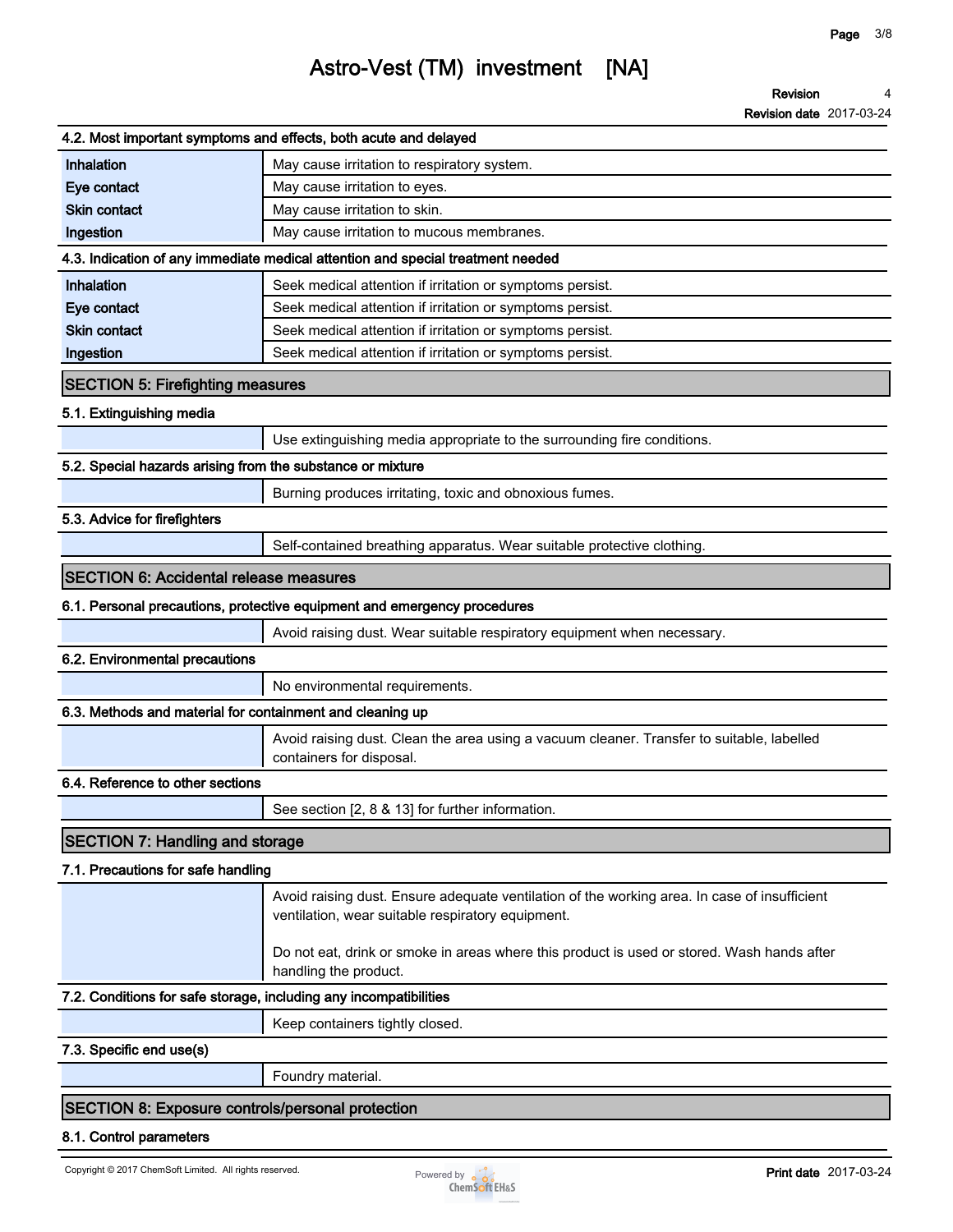**Revision 4**

**Revision date 2017-03-24**

| 8.1. Control parameters |                                                                                                                                                                            |
|-------------------------|----------------------------------------------------------------------------------------------------------------------------------------------------------------------------|
|                         | exposure limits - Crystalline Silica, Cristobalite -<br>0.025 mg/m3 TWA ACGIH TLV (respirable<br>fraction); 10 mg/m3 / $[2(\% Silica + 2)]$ TWA PEL (respirable fraction). |
|                         | exposure limits - Crystalline Silica, quartz - 0.025 mg/m3 TWA ACGIH TLV (respirable<br>fraction); 10 mg/m3 / (% Silica + 2) TWA PEL (respirable fraction).                |
| 8.2. Exposure controls  |                                                                                                                                                                            |
|                         | 8.2.1 Appropriate engineering L Ensure adequate ventilation of the working area                                                                                            |

| 8.2.1. Appropriate engineering<br>controls | Ensure adequate ventilation of the working area.                                        |
|--------------------------------------------|-----------------------------------------------------------------------------------------|
| 8.2.2. Individual protection               | Protective clothing.                                                                    |
| measures                                   |                                                                                         |
| Eye / face protection                      | In case of splashing, wear:. Approved safety goggles. safety glasses with side-shields. |
| Skin protection -                          | Wear suitable gloves.                                                                   |
| Handprotection                             |                                                                                         |
| <b>Respiratory protection</b>              | Suitable respiratory equipment.                                                         |
| 8.2.3. Environmental exposure              | Not normally required.                                                                  |
| controls                                   |                                                                                         |
| Occupational exposure                      | Appropriate local exhaust ventilation is required.                                      |
| controls                                   |                                                                                         |

### **SECTION 9: Physical and chemical properties**

### **9.1. Information on basic physical and chemical properties**

| Appearance Powder                           |                                                 |
|---------------------------------------------|-------------------------------------------------|
|                                             | Colour   Off white                              |
|                                             | Odour Slight                                    |
| Odour threshold Not applicable.             |                                                 |
|                                             | $pH$ 6 - 8                                      |
|                                             | Melting point No data available                 |
|                                             | Freezing Point Not applicable.                  |
| Initial boiling point Not applicable.       |                                                 |
|                                             | Flash point Not applicable.                     |
| Evaporation rate   Not applicable.          |                                                 |
| Flammability (solid, gas) Not applicable.   |                                                 |
| Vapour pressure   Not applicable.           |                                                 |
|                                             | Vapour density   Not applicable.                |
|                                             | <b>Relative density</b> 2.6 (H2O = 1 $@$ 20 °C) |
|                                             | Fat Solubility Not applicable.                  |
| Partition coefficient No data available     |                                                 |
| Autoignition temperature Not applicable.    |                                                 |
|                                             | Viscosity Not applicable.                       |
| <b>Explosive properties</b> Not applicable. |                                                 |
| Oxidising properties Not applicable.        |                                                 |
| Solubility                                  | Slightly soluble in water                       |
|                                             |                                                 |

### **9.2. Other information**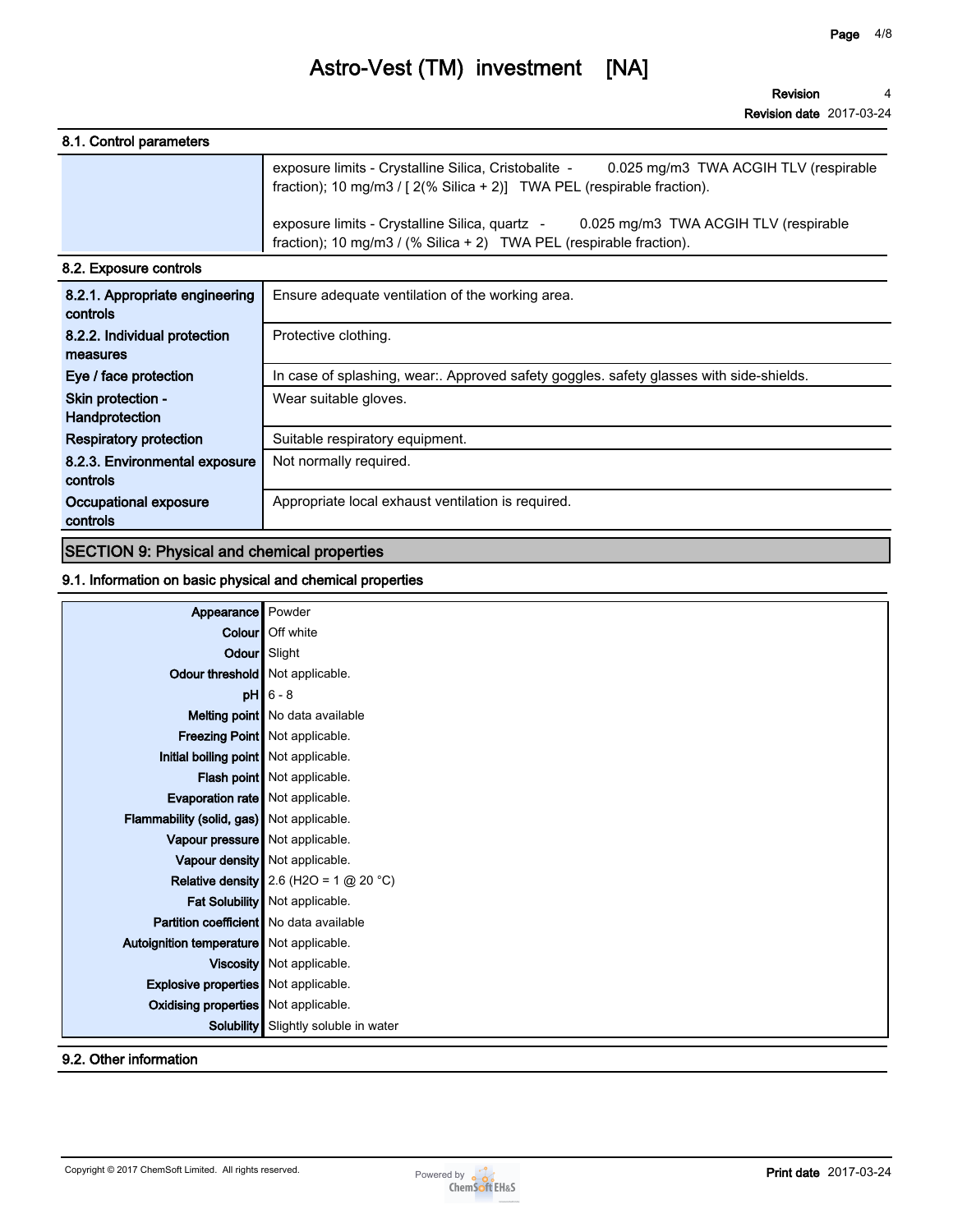| 9.2. Other information                       |                                                                                                                                                                                                                                                                                                                                                                                                                                                                                                                                                                                                                                                                               |
|----------------------------------------------|-------------------------------------------------------------------------------------------------------------------------------------------------------------------------------------------------------------------------------------------------------------------------------------------------------------------------------------------------------------------------------------------------------------------------------------------------------------------------------------------------------------------------------------------------------------------------------------------------------------------------------------------------------------------------------|
|                                              | <b>Conductivity</b> No data available                                                                                                                                                                                                                                                                                                                                                                                                                                                                                                                                                                                                                                         |
| Surface tension Not applicable.              |                                                                                                                                                                                                                                                                                                                                                                                                                                                                                                                                                                                                                                                                               |
|                                              | Gas group Not applicable.                                                                                                                                                                                                                                                                                                                                                                                                                                                                                                                                                                                                                                                     |
| <b>Benzene Content</b> Not applicable.       |                                                                                                                                                                                                                                                                                                                                                                                                                                                                                                                                                                                                                                                                               |
|                                              | Lead content Not applicable.                                                                                                                                                                                                                                                                                                                                                                                                                                                                                                                                                                                                                                                  |
| VOC (Volatile organic<br>compounds)          | Not applicable.                                                                                                                                                                                                                                                                                                                                                                                                                                                                                                                                                                                                                                                               |
| <b>SECTION 10: Stability and reactivity</b>  |                                                                                                                                                                                                                                                                                                                                                                                                                                                                                                                                                                                                                                                                               |
| 10.1. Reactivity                             |                                                                                                                                                                                                                                                                                                                                                                                                                                                                                                                                                                                                                                                                               |
|                                              | Not applicable.                                                                                                                                                                                                                                                                                                                                                                                                                                                                                                                                                                                                                                                               |
| 10.2. Chemical stability                     |                                                                                                                                                                                                                                                                                                                                                                                                                                                                                                                                                                                                                                                                               |
|                                              | Stable under normal conditions.                                                                                                                                                                                                                                                                                                                                                                                                                                                                                                                                                                                                                                               |
| 10.3. Possibility of hazardous reactions     |                                                                                                                                                                                                                                                                                                                                                                                                                                                                                                                                                                                                                                                                               |
|                                              | No Significant Hazard.                                                                                                                                                                                                                                                                                                                                                                                                                                                                                                                                                                                                                                                        |
| 10.4. Conditions to avoid                    |                                                                                                                                                                                                                                                                                                                                                                                                                                                                                                                                                                                                                                                                               |
|                                              | Moisture.                                                                                                                                                                                                                                                                                                                                                                                                                                                                                                                                                                                                                                                                     |
| 10.5. Incompatible materials                 |                                                                                                                                                                                                                                                                                                                                                                                                                                                                                                                                                                                                                                                                               |
|                                              | No Significant Hazard.                                                                                                                                                                                                                                                                                                                                                                                                                                                                                                                                                                                                                                                        |
| 10.6. Hazardous decomposition products       |                                                                                                                                                                                                                                                                                                                                                                                                                                                                                                                                                                                                                                                                               |
|                                              | Hazardous Decomposition Products (silica):<br>Crystalline silica will dissolve in hydrofluoric acid<br>and produce silicone tetrafluoride. Reaction with water or acids generates heat.                                                                                                                                                                                                                                                                                                                                                                                                                                                                                       |
| <b>SECTION 11: Toxicological information</b> |                                                                                                                                                                                                                                                                                                                                                                                                                                                                                                                                                                                                                                                                               |
| 11.1. Information on toxicological effects   |                                                                                                                                                                                                                                                                                                                                                                                                                                                                                                                                                                                                                                                                               |
| <b>Acute toxicity</b>                        | Based on available data, the classification criteria are not met.                                                                                                                                                                                                                                                                                                                                                                                                                                                                                                                                                                                                             |
| Skin corrosion/irritation                    | Prolonged or repeated exposure may cause irritation to skin and mucous membranes.                                                                                                                                                                                                                                                                                                                                                                                                                                                                                                                                                                                             |
| Serious eye damage/irritation                | No irritation expected.                                                                                                                                                                                                                                                                                                                                                                                                                                                                                                                                                                                                                                                       |
| Respiratory or skin<br>sensitisation         | No sensitizaton effects reported.                                                                                                                                                                                                                                                                                                                                                                                                                                                                                                                                                                                                                                             |
| Germ cell mutagenicity                       | No mutagenic effects reported.                                                                                                                                                                                                                                                                                                                                                                                                                                                                                                                                                                                                                                                |
| Carcinogenicity                              | Known Human Carcinogens (Category 1).                                                                                                                                                                                                                                                                                                                                                                                                                                                                                                                                                                                                                                         |
| Reproductive toxicity                        | No observed effect level. No observed effect concentration.                                                                                                                                                                                                                                                                                                                                                                                                                                                                                                                                                                                                                   |
| STOT-single exposure                         | No known adverse health effects.                                                                                                                                                                                                                                                                                                                                                                                                                                                                                                                                                                                                                                              |
| STOT-repeated exposure                       | Chronic effects<br>Prolonged inhalation of respirable crystalline silica<br>In 1997, the International Agency for Research on Cancer (IARC) concluded that crystalline silica<br>inhaled from occupational sources can cause lung cancer in humans. However it pointed out that<br>not all industrial circumstances, nor all crystalline silica types, were to be incriminated. (IARC<br>Monographs on the evaluation of the carcinogenic risks of chemicals to humans, Silica, silicates<br>dust and organic fibers, 1997, Vol. 68, IARC, Lyon, France). In June 2003, the European<br>Commission's Scientific Committee for Occupational Exposure Limits (SCOEL) concluded: |

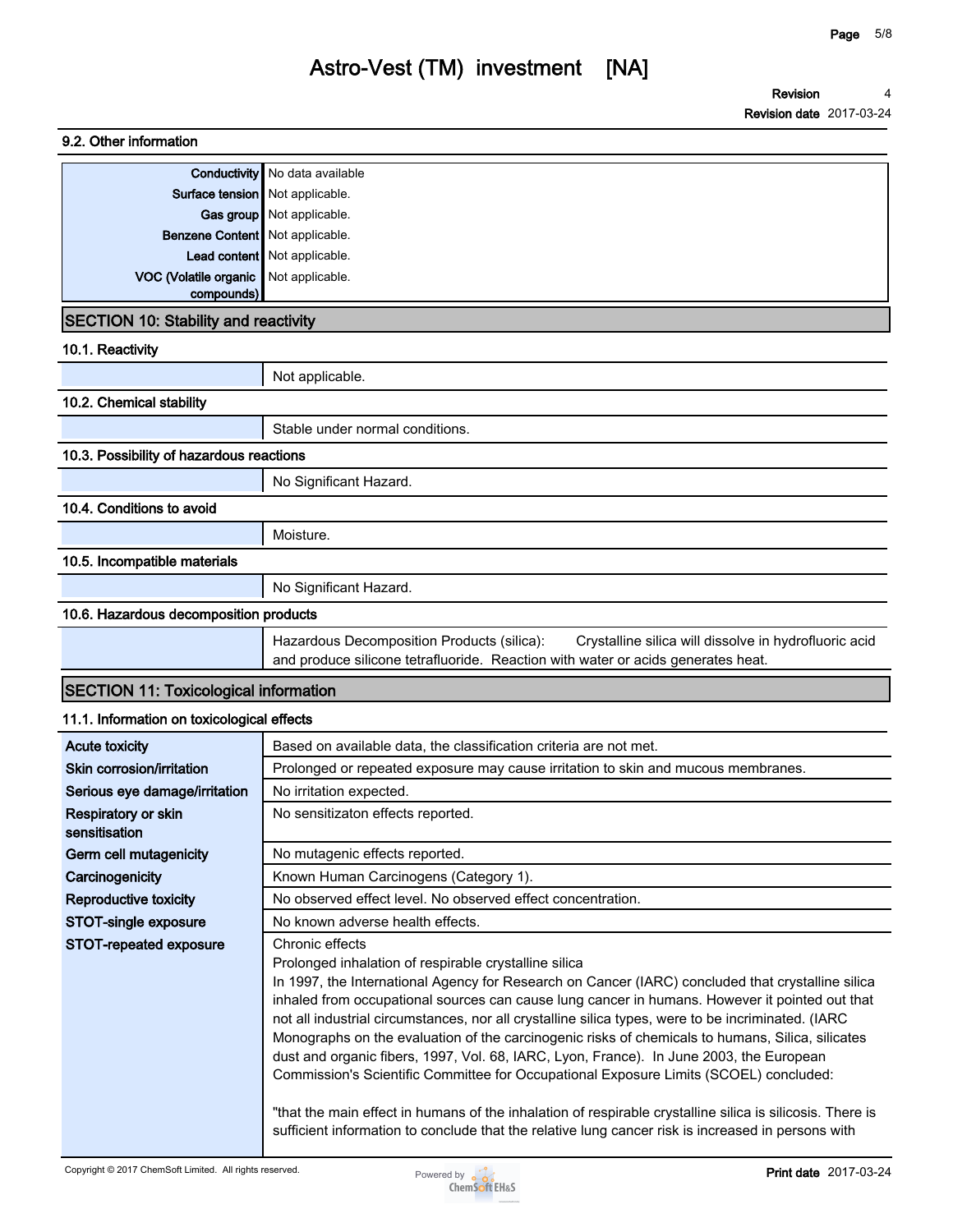**Revision date 2017-03-24**

|                                            | NGVISIUII UQIG ZUTITUJ-ZH                                                                                                                                                                                                                                                                                                                                                                                                               |
|--------------------------------------------|-----------------------------------------------------------------------------------------------------------------------------------------------------------------------------------------------------------------------------------------------------------------------------------------------------------------------------------------------------------------------------------------------------------------------------------------|
| 11.1. Information on toxicological effects |                                                                                                                                                                                                                                                                                                                                                                                                                                         |
|                                            | silicosis (and apparently, not in employees without silicosis exposed to silica dust in quarries and<br>in the ceramic industry). Therefore, preventing the onset of silicosis will also reduce the cancer<br>risk. Since a clear threshold for silicosis development cannot be identified, any reduction of<br>exposure will reduce the risk of silicosis."                                                                            |
|                                            | (SCOEL SUM Doc 94-final on respirable crystalline silica, June 2003)<br>There is a body of evidence supporting the fact that increased cancer risk would be limited to<br>people already suffering from silicosis. Worker protection against silicosis should be assured by<br>respecting the existing regulatory occupational exposure limits and implementing additional risk<br>management measures where required (see Section 16). |
| <b>Aspiration hazard</b>                   | No Significant Hazard.                                                                                                                                                                                                                                                                                                                                                                                                                  |
| Repeated or prolonged<br>exposure          | Inhalation may cause coughing, tightness of the chest and irritation of the respiratory system.                                                                                                                                                                                                                                                                                                                                         |
| <b>SECTION 12: Ecological information</b>  |                                                                                                                                                                                                                                                                                                                                                                                                                                         |
| 12.2. Persistence and degradability        |                                                                                                                                                                                                                                                                                                                                                                                                                                         |
|                                            | No data is available on this product.                                                                                                                                                                                                                                                                                                                                                                                                   |
| 12.3. Bioaccumulative potential            |                                                                                                                                                                                                                                                                                                                                                                                                                                         |
|                                            |                                                                                                                                                                                                                                                                                                                                                                                                                                         |
|                                            | Does not bioaccumulate.                                                                                                                                                                                                                                                                                                                                                                                                                 |
| <b>Partition coefficient</b>               |                                                                                                                                                                                                                                                                                                                                                                                                                                         |
|                                            | Astro-Vest (TM) investment<br>No data available                                                                                                                                                                                                                                                                                                                                                                                         |
|                                            | [NA]                                                                                                                                                                                                                                                                                                                                                                                                                                    |
| 12.4. Mobility in soil                     |                                                                                                                                                                                                                                                                                                                                                                                                                                         |
|                                            | Not determined.                                                                                                                                                                                                                                                                                                                                                                                                                         |
| 12.5. Results of PBT and vPvB assessment   |                                                                                                                                                                                                                                                                                                                                                                                                                                         |
|                                            | Not determined.                                                                                                                                                                                                                                                                                                                                                                                                                         |
| 12.6. Other adverse effects                |                                                                                                                                                                                                                                                                                                                                                                                                                                         |
|                                            | Not applicable.                                                                                                                                                                                                                                                                                                                                                                                                                         |
| <b>SECTION 13: Disposal considerations</b> |                                                                                                                                                                                                                                                                                                                                                                                                                                         |
| 13.1. Waste treatment methods              |                                                                                                                                                                                                                                                                                                                                                                                                                                         |
|                                            | Dispose of in compliance with all. local and national regulations.                                                                                                                                                                                                                                                                                                                                                                      |
| <b>Disposal methods</b>                    |                                                                                                                                                                                                                                                                                                                                                                                                                                         |
|                                            | Contact a licensed waste disposal company.                                                                                                                                                                                                                                                                                                                                                                                              |
| Disposal of packaging                      |                                                                                                                                                                                                                                                                                                                                                                                                                                         |
|                                            | Empty containers can be sent for disposal or recycling.                                                                                                                                                                                                                                                                                                                                                                                 |
| <b>SECTION 14: Transport information</b>   |                                                                                                                                                                                                                                                                                                                                                                                                                                         |
| 14.1. UN number                            |                                                                                                                                                                                                                                                                                                                                                                                                                                         |
|                                            | The product is not classified as dangerous for carriage.                                                                                                                                                                                                                                                                                                                                                                                |
| 14.2. UN proper shipping name              |                                                                                                                                                                                                                                                                                                                                                                                                                                         |
|                                            |                                                                                                                                                                                                                                                                                                                                                                                                                                         |

**The product is not classified as dangerous for carriage.**

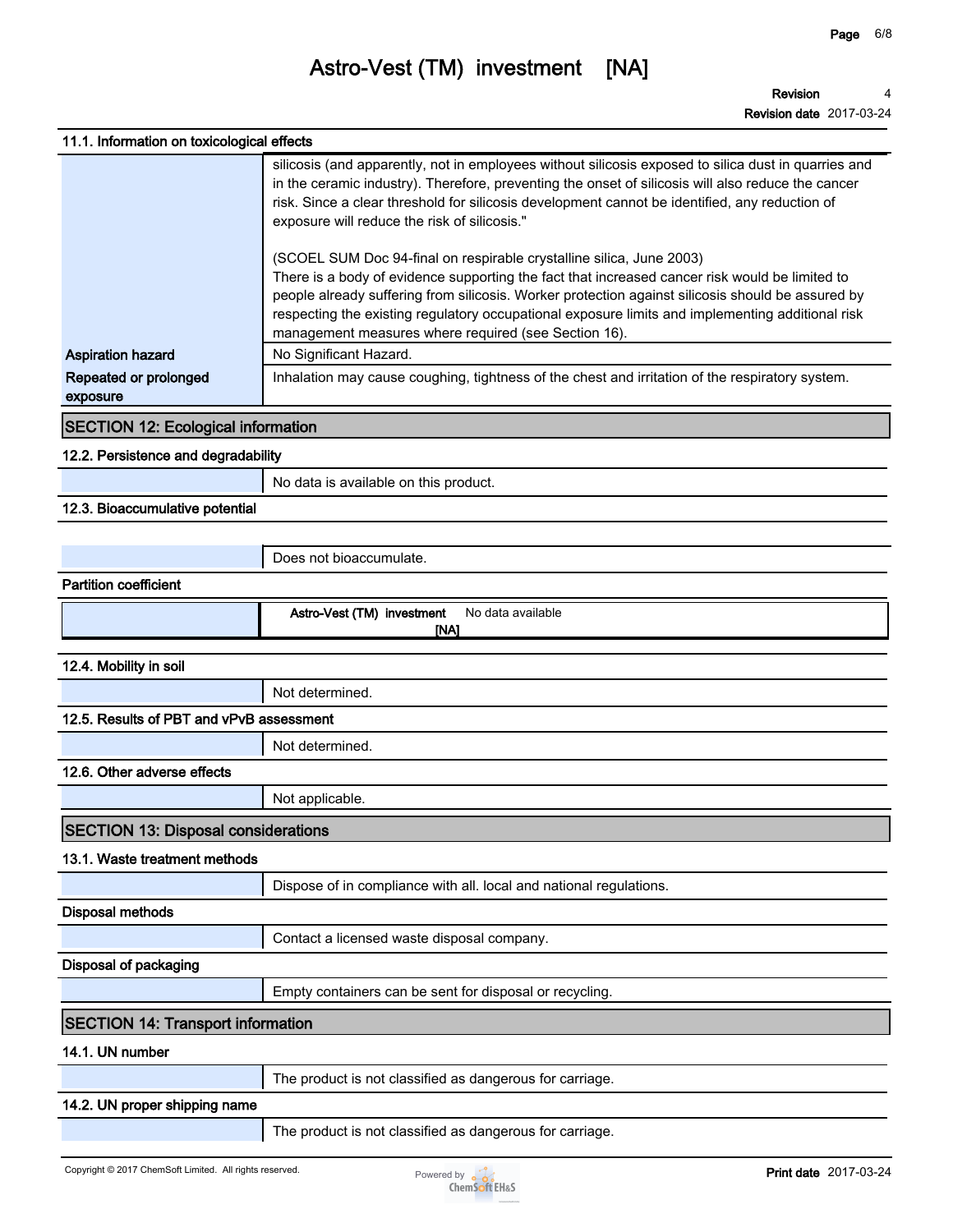**Revision date 2017-03-24**

**No data is available on this product.**

### **SECTION 16: Other information**

#### **Other information**